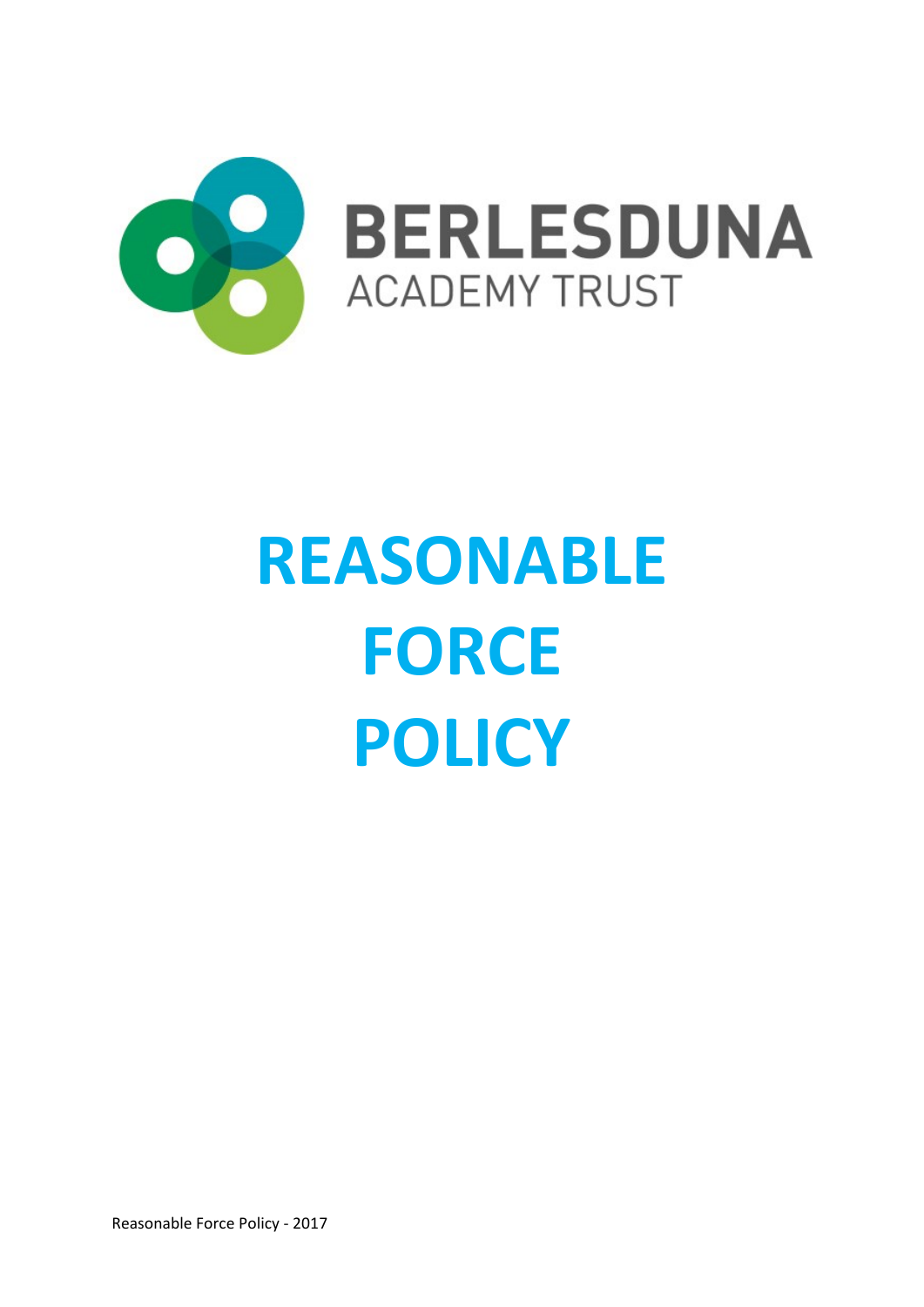## **Reasonable Force Policy**

At our schools we strive to create environments in which both children and adults feel happy, safe, secure and valued. We aim to ensure a whole school approach to behaviour known and understood by all staff, children, parents and outside agencies. The use of force upon any pupil by a member of staff is a serious matter, and should only be considered as a last resort. However, the law is clear and the Local Governing Body and Trust has a responsibility to all concerned, to support any member of staff who as a last resort uses reasonable force in accordance with the law, and with this policy.

Our schools recognise that challenging behaviour is often the result of a breakdown in communication. The ethos of the schools reflects our desire to communicate effectively with pupils, staff and parents to prevent such breakdown.

Pupils will receive quality care which recognises and caters for their individual needs as far as is appropriate. School rules will work to keep all adults and children safe and provide firm boundaries and limits as well as setting out the sanctionsthat follow breaking them. Parents will be kept informed about breaches of rules as per the behaviour policy and always when restraint has been necessary.

#### **AIMS OF THE POLICY**

**The aims of this Reasonable Force Policy are to:**

Provide clarification on the use of reasonable force in school;

To enable staff to feel more informed and confident about the use of reasonable force when they believe it to be necessary;

To make clear the responsibilities of Head teachers, senior staff and governing bodies in respect of this power.

#### **KEY POINTS**

- To protect every person in the school community from harm.
- To protect all pupils against any form of physical intervention which is unnecessary, inappropriate, excessive or harmful.
- To provide adequate information and training for staff so that they are clear as to what constitutes appropriate behaviour and to deal effectively with violent or potentially violent situations.
- Staff at our schools recognise that the use of reasonable force is only one of the strategies available to secure pupil safety / well-being and also to maintain good order and discipline.

Our policy on restraint should be read in conjunction with our Behaviour, Exclusion and Safeguarding policies.

#### **WHAT THE LAW SAYS**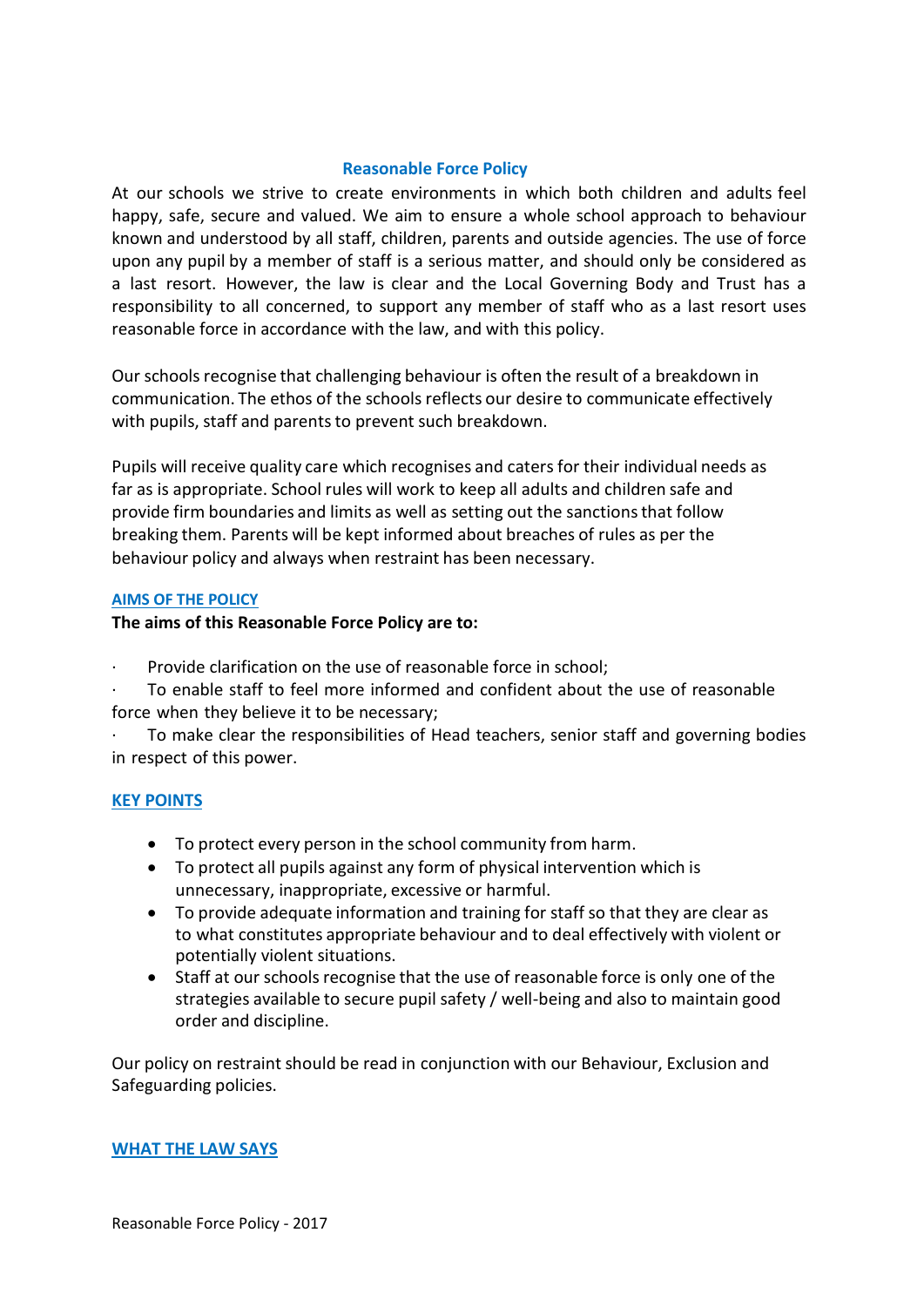Section 93 of the Education and Inspections Act 2006 enables school staff to use such force as is reasonable in the circumstances to prevent a pupil from doing or continuing to do any of the following:

- Committing a criminal offence;
- Causing personal injury to themselves or another;
- Causing damage to property belonging to them or another, including the school;
- Any behaviour prejudicing the maintenance of good order and discipline in the school.

#### **WHO MAY USE FORCE?**

The staff to which this lawful power is granted are defined in the Act. Through this policy, the head teacher expressly gives authority to:

All staff who have control or charge of pupils (including teaching staff, teaching assistants, special needs assistants, midday assistants and supply staff) who work at the School.

#### **WHAT IS REASONABLE FORCE?**

The term 'reasonable force' covers the broad range of actions used by most teachers at some point in their career that involve a degree of physical contact with pupils.

The decision on whether or not to physically intervene is down to the professional judgement of the staff member concerned and should always depend on the individual circumstances. Force is usually used either to control or restrain. This can range from guiding a pupil to safety by the arm through to more extreme circumstances such as breaking up a fight or where a student needs to be restrained to prevent violence or injury. 'Reasonable in the circumstances' means using no more force than is needed.

As mentioned above, schools generally use force to control pupils and to restrain them. Control means either passive physical contact, such as standing between pupils or blocking a pupil's path, or active physical contact such as leading a pupil by the arm out of a classroom. Restraint means to hold back physically or to bring a pupil under control. It is typically used in more extreme circumstances, for example when two pupils are fighting and refuse to separate without physical intervention. School staff should always try to avoid acting in a way that might cause injury, but in extreme cases it may not always be possible to avoid injuring the pupil.

#### **SCHOOLS CAN USE REASONABLE FORCE**

- In situations where a pupil (including one from another school) is on school premises or elsewhere in the lawful control or charge of a staff member – for example on a school visit;
- To remove disruptive children from the classroom where they have refused to follow an instruction to do so;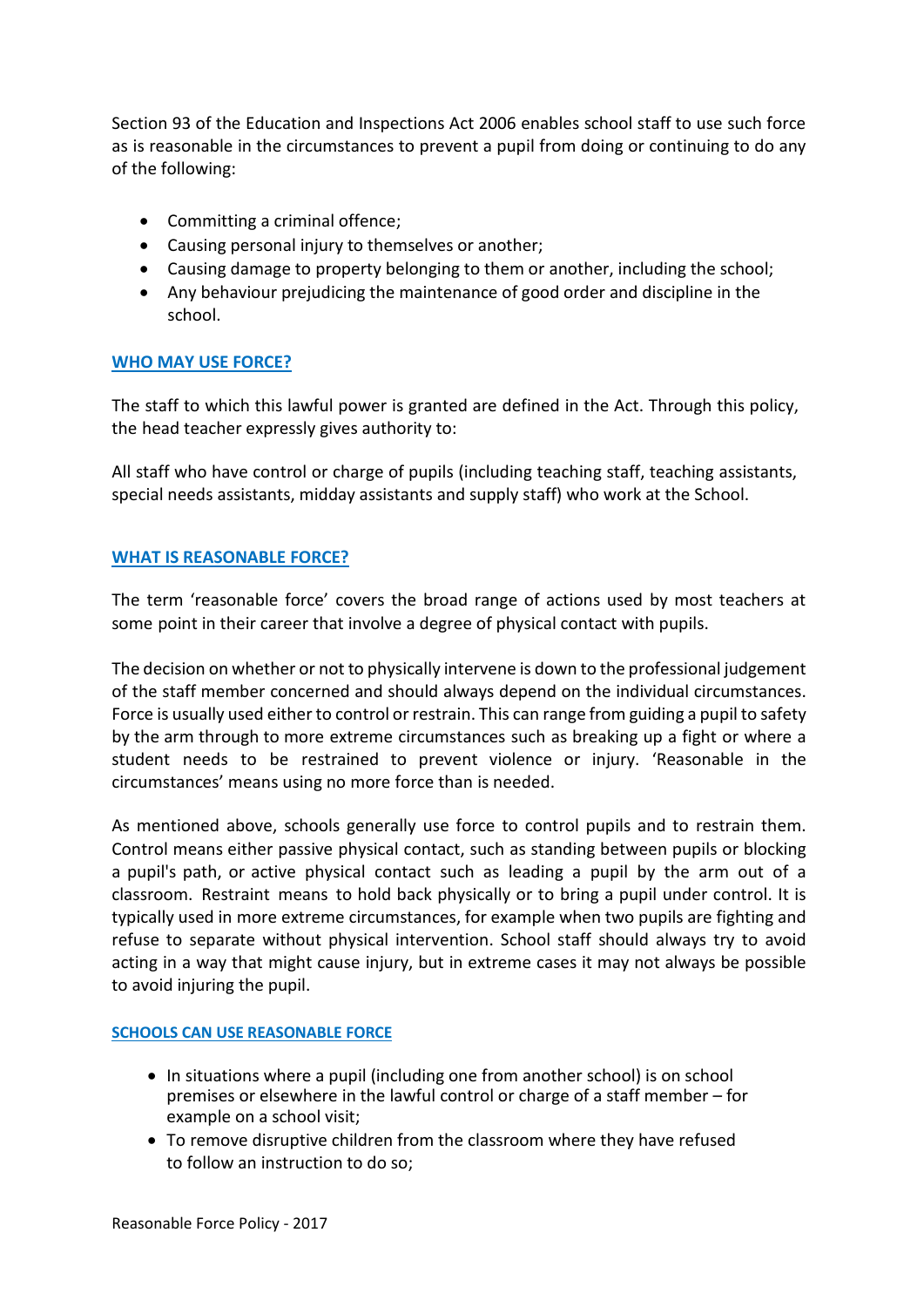- To prevent a pupil behaving in a way that disrupts a school event or a school trip or visit;
- Prevent a pupil leaving the classroom where allowing the pupil to leave would risk their safety or lead to behaviour that disrupts the behaviour of others;
- To prevent a pupil from attacking a member of staff or another pupil, or to stop a fight in the playground;
- And to restrain a pupil at risk of harming themselves through physical outbursts.

### **Deciding whether to use force**

As a general rule staff should only use force when:

- The potential consequences of not intervening are sufficiently serious to justify it;
- The chance of achieving the desired outcome by other nonphysical means are low;
- And the risk associated with not using force outweighs the risk of using it;
- Staff do not require parental consent to apply reasonable force on a pupil.

#### **Using Force**

Before using force, staff should - where practicable - tell the pupil to stop misbehaving. Care should be taken to avoid giving the impression that the member of staff is angry or frustrated, or are acting to punish the child. It should be made clear with calm language that as soon as the need for force ceases, it will stop.

Appropriate use of force will range from physical passive presence in between pupils, to blocking a pupil's path, ushering them by placing a hand in the centre of the back, leading them by the hand or arm, to in more extreme circumstances using appropriate restraining holds. Particular attention will be given to individuals' needs which arise from statements of SEN or disability.

Whilst it is highly desirable that staff should avoid acting in any way which might reasonably be expected to cause an injury, in truly exceptional circumstances it is recognised that it may not always be possible to avoid. Any such injury caused will be properly investigated by the school and will require justification.

When physical restraint becomes necessary:

**DO**

- Identify hazards and people likely to come into contact with them.
- Tell the pupil what you are doing and why.
- Prompt positive responses.
- Control the environment, issue clear guidance, provide training and change working practices to reduce exposure.
- Use the minimum force necessary.
- Involve another member of staff if possible.
- Tell the pupil what s/he must do for you to remove the restraint (this may need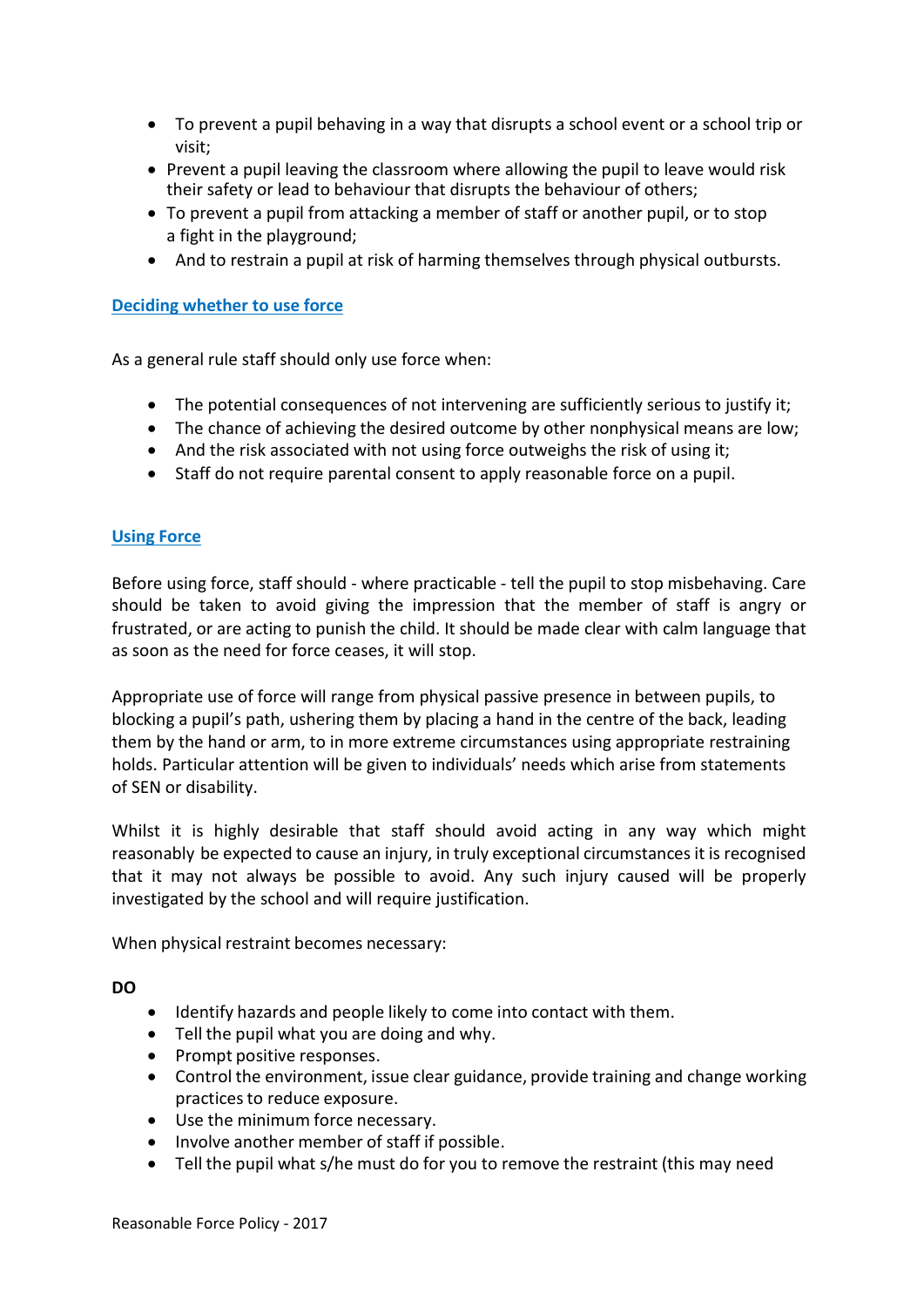frequent repetition).

- Use simple and clear language.
- Hold limbs above a major joint if possible e.g. above the elbow.
- Use holds learned in Team Teach training.
- Relax your restraint in response to the pupil's compliance.

#### **DON'T**

- Act in temper (involve another staff member if you fear loss of control).
- Involve yourself in a prolonged verbal exchange with the pupil.
- Attempt to reason with the pupil.
- Involve other pupils in the restraint.
- Touch or hold the pupil in sexual areas.
- Twist or force limbs back against a joint.
- Bend fingers or pull hair.
- Hold the pupil in a way which will restrict blood flow or breathing e.g. around the neck.
- Slap, punch, kick or trip up the pupil.

# **Alternative strategiesto prevent and de-escalate behavioursthat precipitate the use of physical intervention.**

There are some situations in which the need for physical restraint is immediate and where there are no equally effective alternatives e.g. if a pupil is about to run across a road. In many circumstances there are alternatives e.g. use of assertivenessskills such as:

- the 'broken record' in which an instruction is repeated until the pupil complies.
- $\bullet$  use of a distracter, such as a loud whistle, to interrupt the behaviour (such as a fight), long enough for other methods of verbal control to be effective.
- withdrawal of attention (audience) e.g. if an action such as damage to property is threatened.
- other techniques designed to defuse the situation, such as the avoidance of confrontation, or use of humour (in these cases the incident can be dealt with later when emotions are no longer running high).
- The employment of other sanctions consistent with the school's behaviour policy.
- Use of space e.g. changes to the environment, moving around.
- Use non confrontationalstance and posture including facial expressions and intonation.
- Give simple positive messages reinforcing any positive behaviour.

#### **Actions after an incident**

Physical restraint often occurs in response to highly charged emotional situations and there is a clear need for debriefing after the incident, both for the staff involved and the pupil. **A member of the leadership team should be informed of any incident as soon as possible** and will take responsibility for making arrangements for debriefing once the situation has stabilised. An appropriate member of the teaching staff should always be involved in debriefing the pupil involved and any victims of the incident should be offered support, and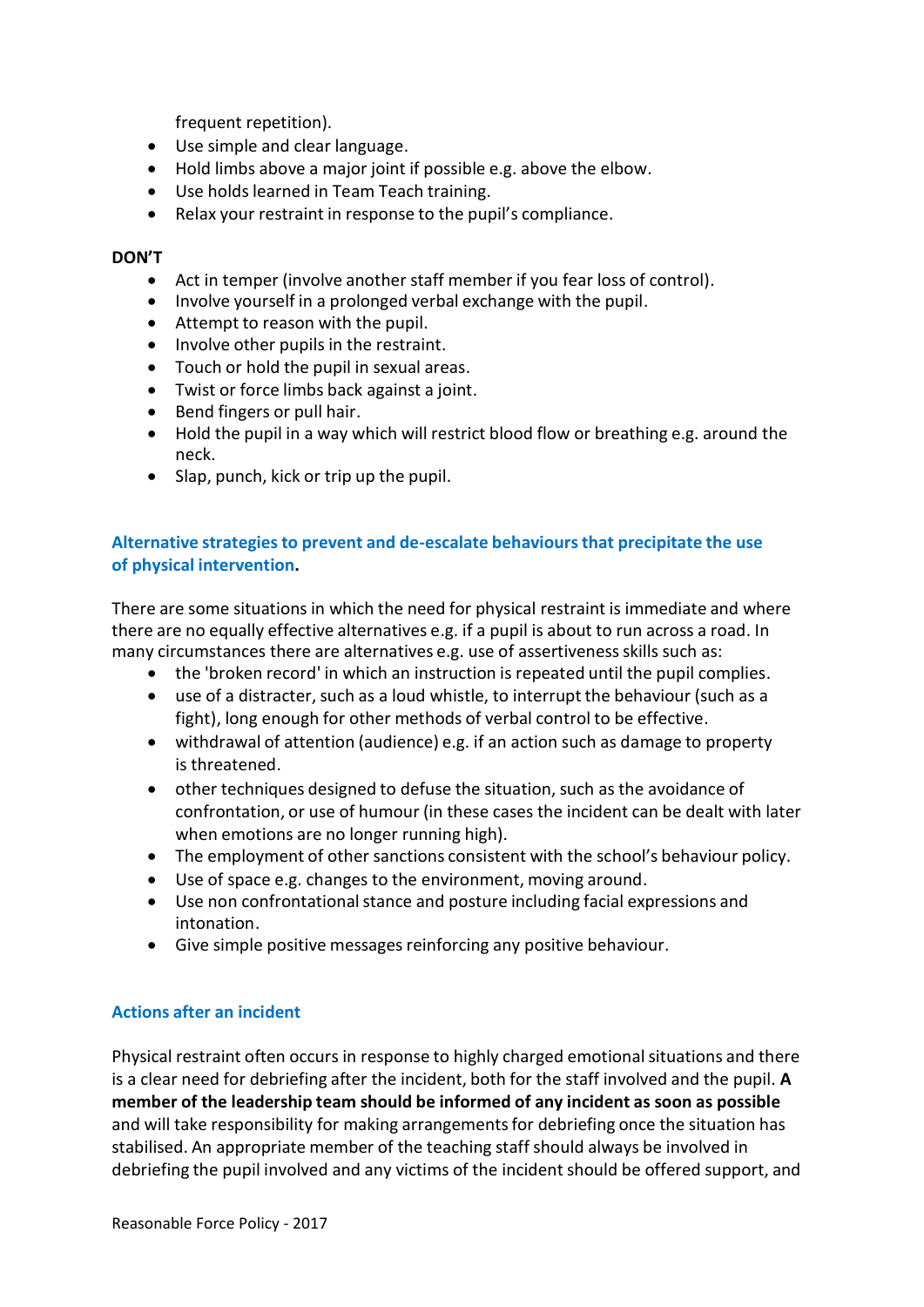their parents informed.

If the behaviour is part of an on-going pattern it may be necessary to address the situation through the development of an Individual Behaviour Support & Intervention (Positive Handling Plans) plans, which may include an anger management programme, or other strategies agreed by the SENCO.

It is also helpful to consider the circumstances precipitating the incident to explore ways in which future incidents can be avoided.

All incidentsshould be recorded immediately on the Pupil Restraint Report Form (see Appendix 1) held by the Headteacher. All sections of this report should be completed so that in the event of any future complaint a full record is available. A member of the leadership team will contact parents as soon as possible after an accident, normally on the same day, to inform them of the actions that were taken and why, and to provide them with an opportunity to discuss it. Incidents will be reported to the CEO.

## **Other physical contact with pupils**

It is not illegal to touch a pupil. There are occasions when physical contact, other than reasonable force, with a pupil is proper and necessary.

Examples of where touching a pupil might be proper or necessary:

- Holding the hand of the child at the front/back of the line when going to assembly or when walking together around the school;
- When comforting a distressed pupil;
- When a pupil is being congratulated or praised;
- To demonstrate how to use a musical instrument;
- To demonstrate exercises or techniques during PE lessons or sports coaching;
- To give first aid.

## **Risk Assessments**

If we become aware that a pupil is likely to behave in a disruptive way that may require the use of reasonable force, we will plan how to respond if the situation arises in an Individual Behaviour Support & Intervention (Positive Handling Plans) plan.

Such planning will address:

- Management of the pupil (e.g. reactive strategiesto de-escalate a conflict, holds to be used if necessary).
- Involvement of parents to ensure that they are clear about the specific action the school might need to take and contribute from their experience.
- Briefing of staff to ensure they know exactly what action they should be taking (this may identify a need for training or guidance).
- Identification of additional support that can be summoned if appropriate.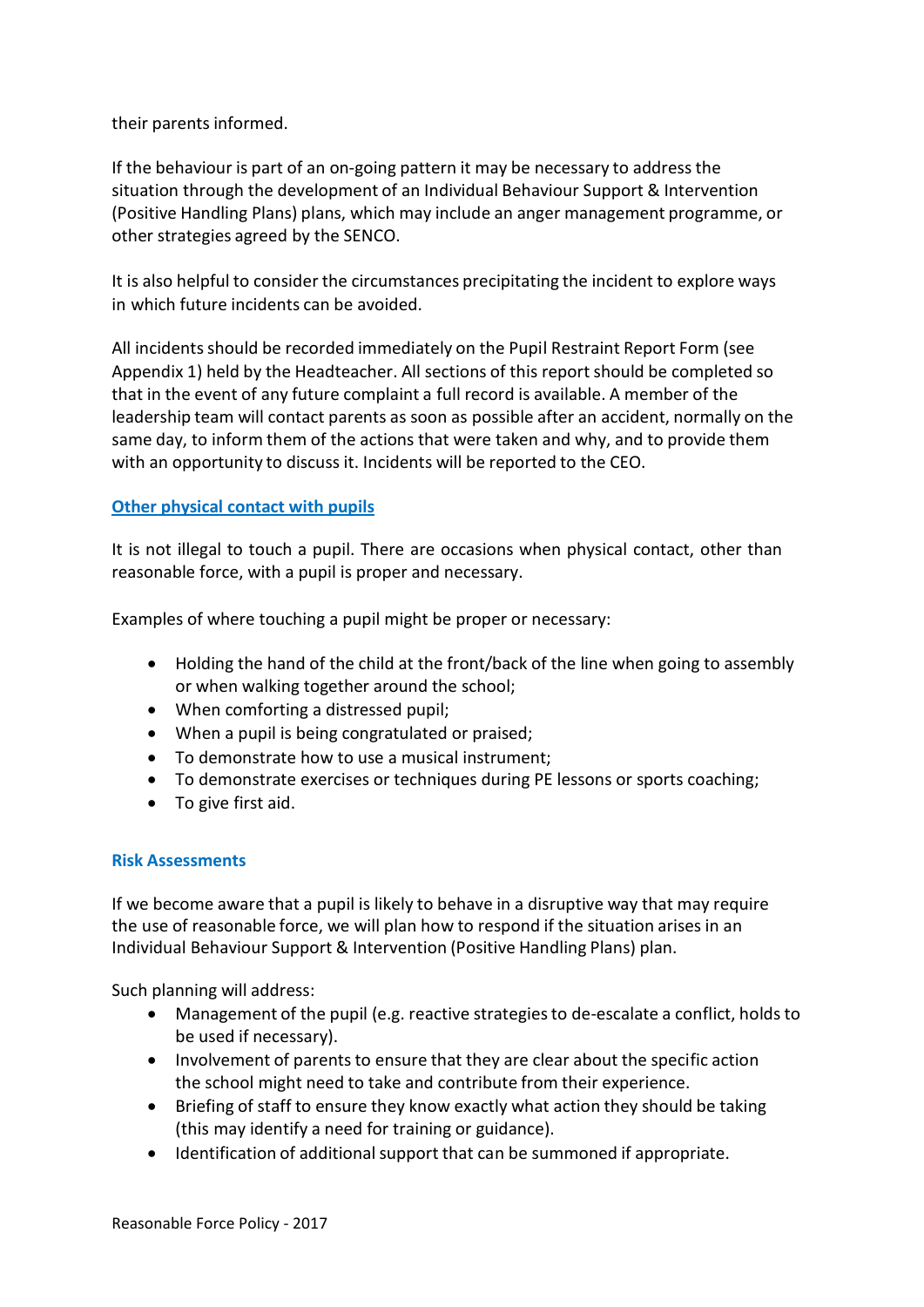## **Staff training**

Physical restraint is an available option, only to be used when other means of dealing with the situation have failed. There may be particular needs for staff that work closely with students with additional needs or disability; however, training will be offered to all staff. Staff are made aware of this policy and have training on child protection and other training that will ensure they are aware of their duties and the law.

#### **Complaints and allegations**

A clear reasonable force policy, adhered to by all staff and shared with parents, should help to avoid complaints from parents. It is unlikely to prevent all complaints, however, and a dispute about the use of force by a member of staff might lead to an investigation, either under disciplinary procedures or by the Police and social services department under child protection procedures.

#### **Guidance**

This policy is drawn from advice contained in:

- 'Use of Reasonable Force Advice for head teachers, staff and governing bodies' issued 2013 by the Department for Education (DFE);
- DFE Keeping Children Safe in Education April 2014;
- Guidance on the Use of Restrictive Physical Interventions for Staff Working with Children and Adults who Display Extreme Behaviour in Association with Learning Disability and/or Autistic Spectrum Disorders Dfe 2002;
- Circular Number 10/98 Guidance on the use of force.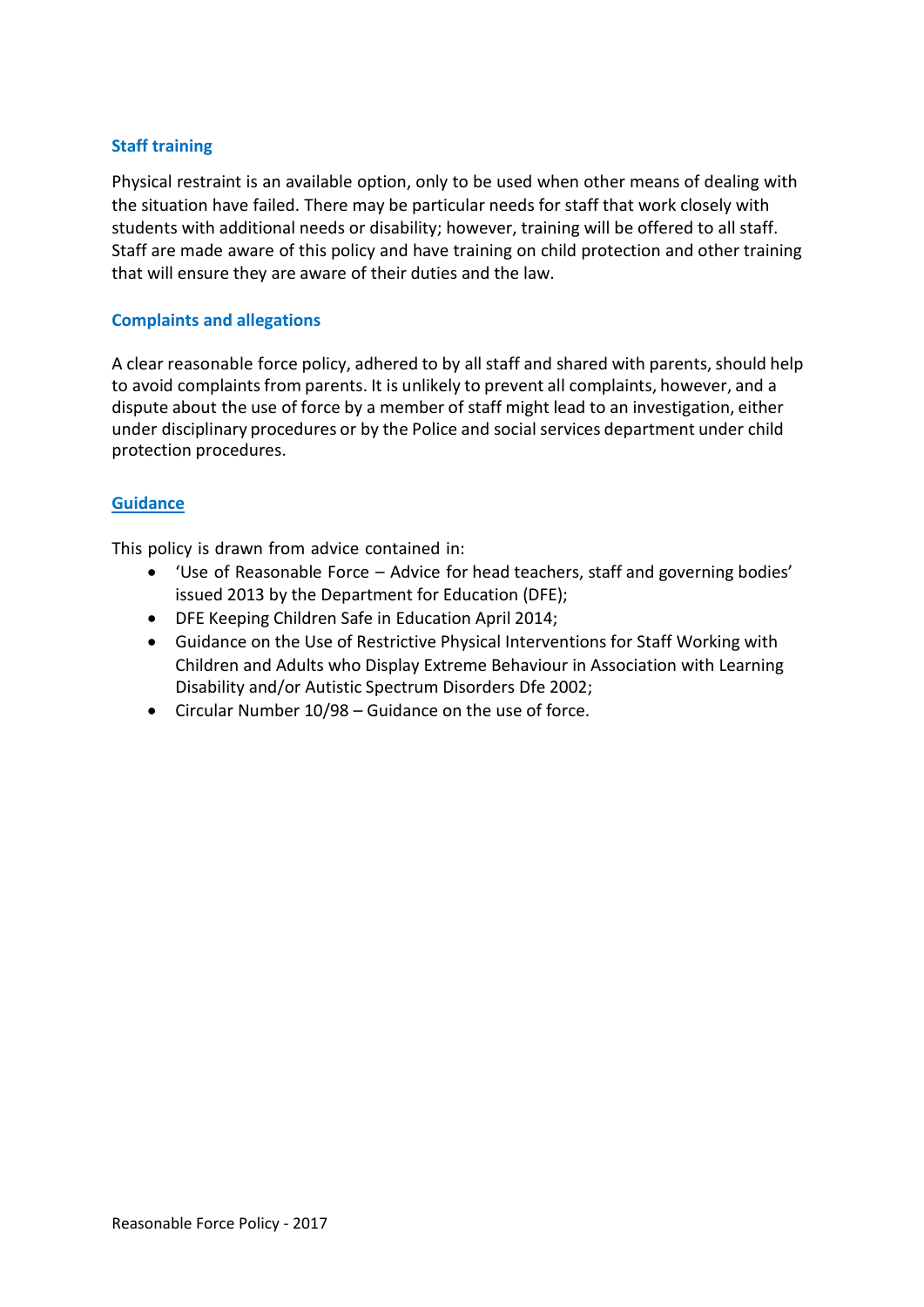| Name of the pupil(s) involved:                                                                                                                                                                                                                    |                |                       |
|---------------------------------------------------------------------------------------------------------------------------------------------------------------------------------------------------------------------------------------------------|----------------|-----------------------|
| Date and time of incident:                                                                                                                                                                                                                        |                | Location of incident: |
| Member(s) of staff involved:                                                                                                                                                                                                                      |                |                       |
| Adult witnesses to restraint:                                                                                                                                                                                                                     |                |                       |
| Pupil witnesses to restraint:                                                                                                                                                                                                                     |                |                       |
| The reason that force was necessary (e.g. to prevent injury to the pupil, another pupil or<br>member of staff):                                                                                                                                   |                |                       |
| How the incident began and progressed, including details of the pupil's behaviour, what<br>was said by each of the parties, the steps taken to defuse or calm the situation, the<br>degree of force used, how that was applied, and for how long: |                |                       |
| The pupil's response, and the outcome of the incident:                                                                                                                                                                                            |                |                       |
| Details of any injury suffered by the pupil, another pupil, or a member of staff and of any<br>damage to property:                                                                                                                                |                |                       |
| Date/time that parent/carer informed of incident and by whom:                                                                                                                                                                                     |                |                       |
| Outline of parent / carer response:                                                                                                                                                                                                               |                |                       |
| Report compiled by:                                                                                                                                                                                                                               | Signed         |                       |
| Name and role<br>Report countersigned by:                                                                                                                                                                                                         | Date<br>Signed |                       |
| Name and role                                                                                                                                                                                                                                     | Date           |                       |
| Brief description of any subsequent inquiry/complaint or action:                                                                                                                                                                                  |                |                       |